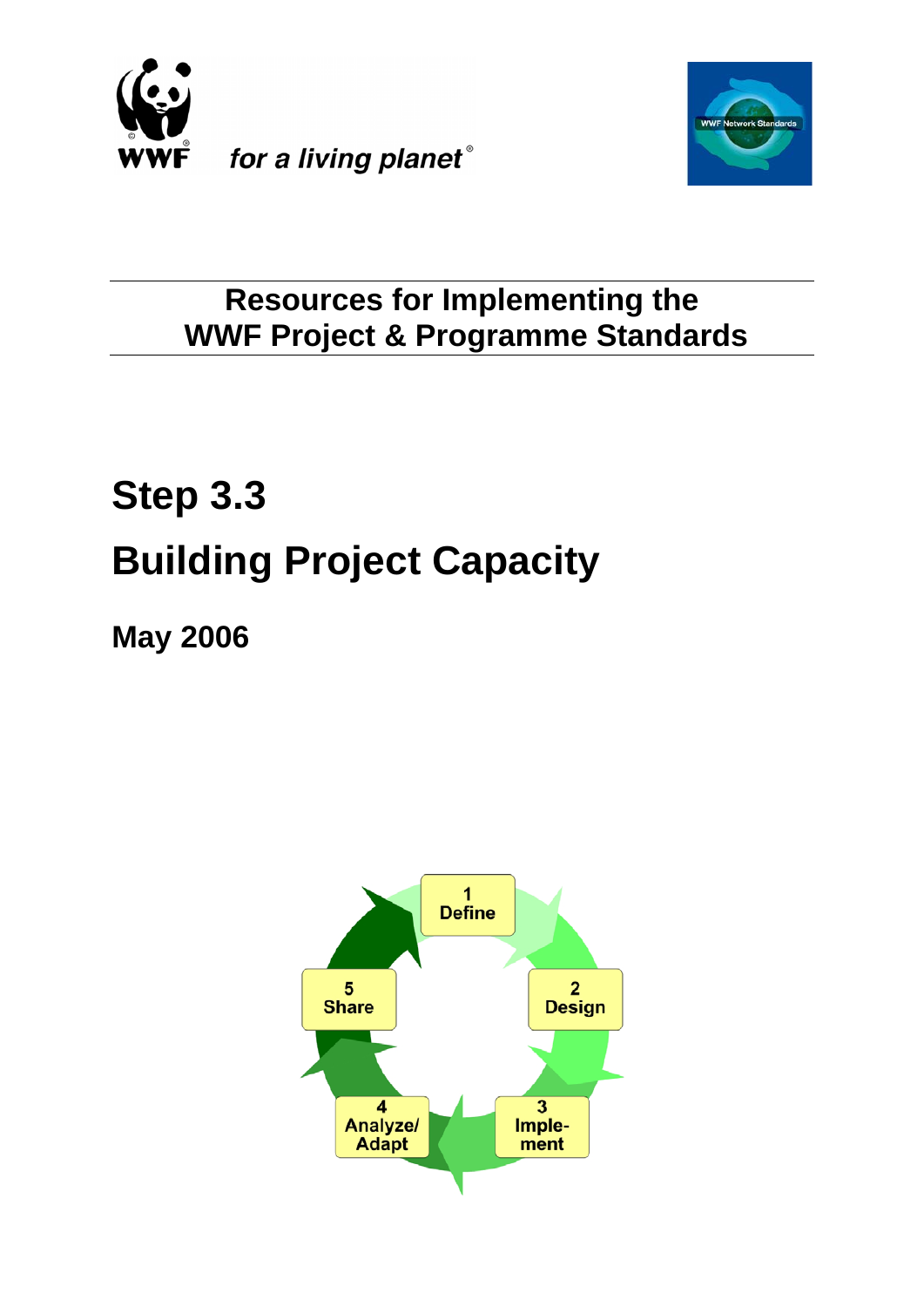



### **Step 3.3 Building Project Capacity**

### **Contents**

This document is intended as a guidance resource to support the implementation of the *WWF Standards of Conservation Project and Programme Management.* Although each step in these *Standards* must be completed, the level of detail depends on the circumstances of individual projects and programmes. Accordingly, each team will have to decide whether and to what level of detail they want to apply the guidance in this document.

This document may change over time; the most recent version can be accessed at: <https://intranet.panda.org/documents/folder.cfm?uFolderID=60983>.

**Written by:** Sue Jugnarain, WWF-UK **Edited by:** Will Beale, WWF-UK & Foundations of Success

Please address any comments to Sheila O'Connor [\(soconnor@wwfint.org](mailto:soconnor@wwfint.org)).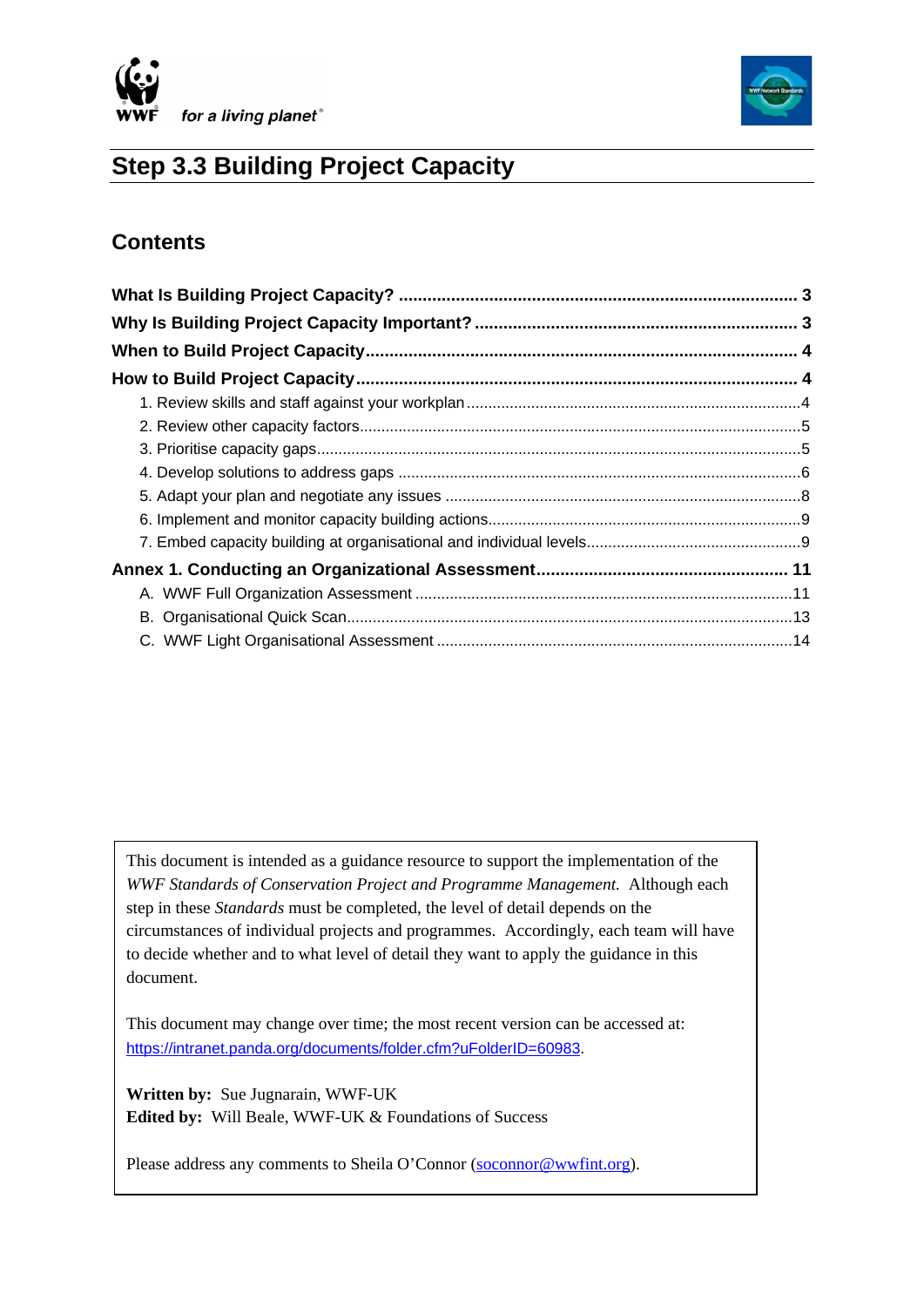## **Building Project Capacity**

### <span id="page-2-0"></span>**What Is Building Project Capacity?**

A successful project requires having people with the right skills, knowledge and availability to deliver the project and ensure its longer term sustainability. You also need to make sure that the support functions of your office will be able to take on the additional workload generated by the project. Most projects, however, are not handed a group of people with all the necessary skills and knowledge. Instead, building capacity is about increasing the knowledge and skills of individuals, and strengthening the supporting organisational structures and systems that are needed to effectively deliver your project over the long-term. It involves:

- Assessing what capacity is required,
- Assessing what capacity is available, and then
- Addressing the gap between the two.

This work involves assessing and then building the capacity of your own staff, structure and systems, and that of your key partners as well.

### **Why Is Building Project Capacity Important?**

Assessing and Building Capacity enables you to put the required people, structures and processes in places to deliver the project and to use them to their maximum potential. Specifically it helps you to:

- **Define specific capacity requirements.** New skills may be required (and therefore training may be needed, new staff may need to be hired, or new partnerships may be sought). You may need to implement new processes, use different systems or change structures or working relationships. The roles of existing staff may need to change, so that a part of their role contributes to the project.
- **Develop a robust plan.** For a robust plan based on realistic assumptions and expectations, you need to know what capacity is available (across all partners involved in delivery and sustainability) and what additional capacity will be required. The timescales, funding and activities required to establish and maintain capacity need to be built into your project plans.
- **Secure the promised/ required resources.** In the early stages of a project, a relatively small group of individuals comes together to agree the plan, seek funding and commit their organisations, teams or groups to support delivery. Those individuals then need to foster support and leverage resources within their own organisations or teams, e.g. dedicated time and availability from specific people or allocation of funds to capacity building actions. A clear analysis of capacity needs usually makes it much easier to get the resources.
- **Assess implications for support functions.** As well as needing staff to support the directly delivery of activities, a project is likely to place an additional workload on the support functions within each partner organisation. You need to prepare for this. For example:
	- o The finance teams will need to process more payments and develop more reports.
	- o The HR team may need to help recruit new staff or train existing staff.
	- o Communications, fundraising and policy staff may need to take on additional activities.
	- o Information technology teams may need to support new users or different systems.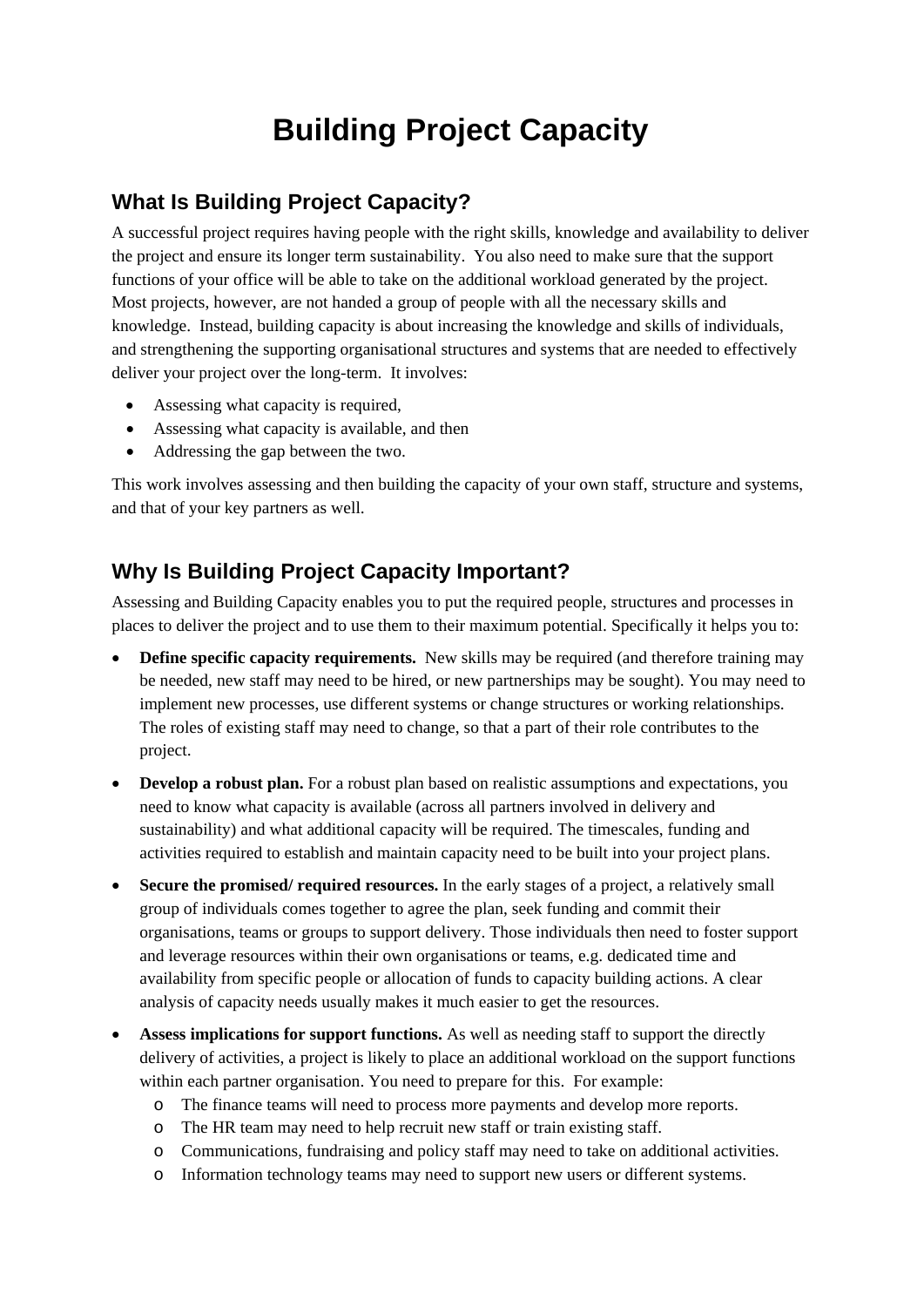<span id="page-3-0"></span>o Office space/layout may need to change as team structures change or more staff are needed. You need to make sure that the support functions of your office and any partner offices will be able to take on the additional work that is required and that the organisational processes and systems can support the project.

### **When to Build Project Capacity**

You should carry out a broad assessment of capacity requirements in Step 2.3 Operational Plan. As your project progresses into implementation, you will usually need to carry out a more detailed capacity assessment and then systematically address the capacity gaps. As a result of this assessment, you may need to adapt your project plan to incorporate realistic activities, budget and timeframes to enable each party to deliver what is expected of them. For example, you may find that a partner organisation needs to hire additional technical staff and finance staff, implement new additional reporting processes for the project and train staff to use them. Getting the project underway with a partner may take longer and cost more than you originally expected and your project plan then needs to be updated to reflect this.

Capacity gaps should be addressed as soon as is necessary for effective, on-time delivery of each activity. Clearly if your project requires staff and skills that are currently not available to start work immediately, this needs addressing straight away. On the other hand, if you envisage a capacity gap in an institution that will be expected to manage the project after you have exited, then you may decide to develop actions to address this gap later on. If you are not able to build the relevant timeframes, activities and funding into your project plan or adapt the plan accordingly, then you need to find a way of addressing them outside of the project. This may require you to escalate the capacity gaps as risks to delivery or sustainability; you may need the support of senior management or others to address them. You should then continue to report the dependency of your project on this piece of work which is out of your direct scope, but which will stop you achieving your goals and objectives.

### **How to Build Project Capacity**

Note that the steps below are described sequentially, but in practice they are interdependent and are often developed in parallel or iteratively.

### **Pre-requisites**

Before you begin your assessment, you should review any audits (financial, operational or programme) or organisational assessments that have been conducted in the last 3 years and ensure that any capacity gaps flagged up in them are included in your assessment and plan, where they relate to, or will have an impact on, the programme.

### **1. Review skills and staff against your workplan**

Many factors contribute to building the capacity of your project team, but one of the most important is to get the right number of people with the required skills and knowledge. You will probably already have a good idea of the main gaps in staff and skills, based on your Strategic Plan and your workplans, in which you have already assigned some initial responsibilities. It is important to now formalise your thinking by systematically reviewing the main activities defined in the project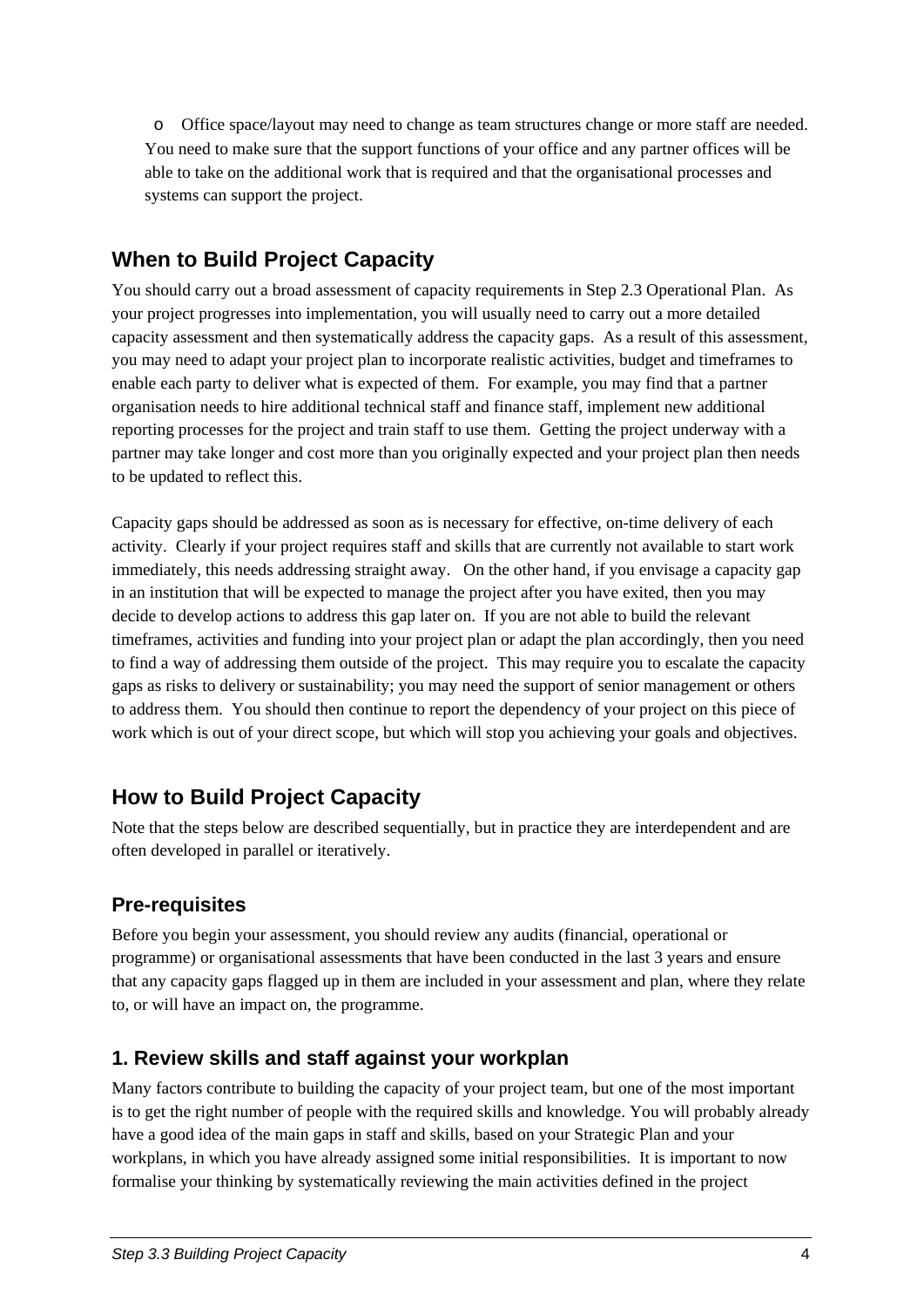<span id="page-4-0"></span>workplan and considering the people and skills that are a) required, and b) currently available, and by clearly defining what gaps exist. You should consider in your analysis:

- Staff, implementing partners, contractors and consultants
- Technical skills (science, policy, economics, threats, strategies etc.)
- Process skills (project management, leadership etc., according to the Standards expected)
- Major time requirements from other departments (e.g. Finance, Fundraising, Communications, Human Resources, IT)

### **2. Review other capacity factors**

You then need to look across the whole project and assess the capacity gap for other important factors:

- shared goals, vision and strategy
- systems
- management
- partners
- governance
- power and influence

It is helpful to summarise your capacity assessment in a table or spreadsheet (an example format is provided on the next page). Explanations of each of these capacity factors are included in the template. Its categorisation of factors for capacity and is derived from the McKinsey 7-S capacity assessment methodology. (Note that assessing partner capacity can be a sensitive process and you will need to think carefully about how to conduct the review, who to involve and how to build on the partner relationship in the process.)

It is recommended that you have an initial meeting with all the programme staff, partners and any operational support teams you feel should be involved, to review the purpose of the capacity assessment, the capacity factors and the template. This should not be done before you have a detailed plan that everyone is familiar with.

A capacity workshop (ideally a whole day) should be scheduled in advance so that everyone has enough time to think through what they think the issues and gaps are, and that they come to the meeting fully prepared to engage in deep analysis around the issues.

A carousel format, with small mixed teams circulating around each capacity area works well as a format for the assessment, with reasonable time at the end to review all the gaps and solutions identified and review how to incorporate as many actions as possible back into a revised version of the programme plan.

### **3. Prioritise capacity gaps**

Once you have identified the gaps, you need to prioritise them (rank them H/M/L) based on the size of the gap, criticality to programme goals and the urgency to address it.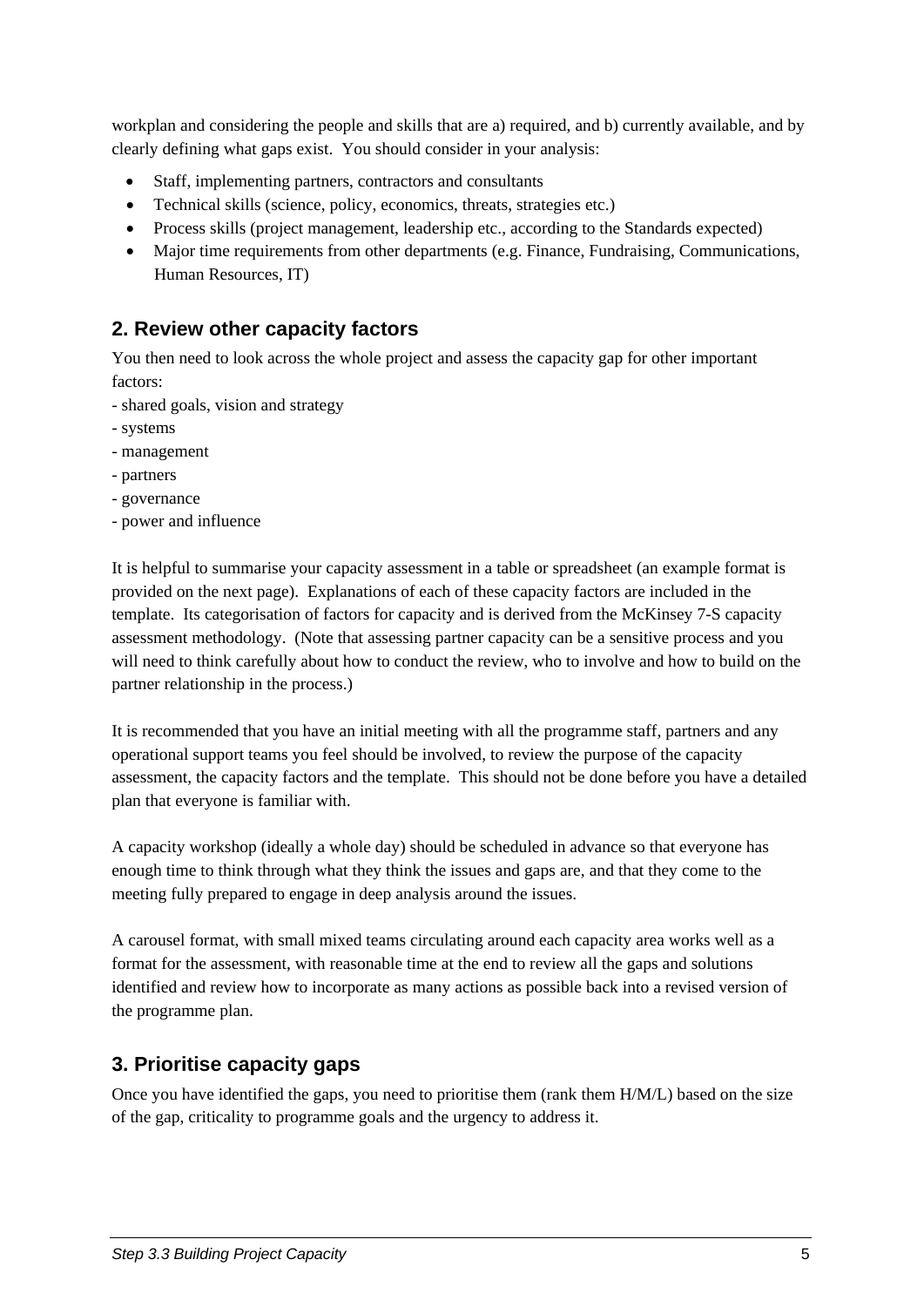### <span id="page-5-0"></span>**4. Develop solutions to address gaps**

How you address the priority gaps that you identify will depend entirely on what they are. If you define the capacity gaps clearly it will make it easier to address them. In some cases there may be just one solution, but in many cases there will be a number of possible solutions. You need to be aware of the different options and their costs, whilst being decisive and moving ahead with whatever you think is the best option in each case. The guidance below focuses on how to address Skills and Staff gaps

#### **a) Additional Human Resources**

- **Recruitment.** If you consider you need to recruit additional staff you to contact your Human Resources department. Basic information including sample job advertisements, job descriptions, and interview questions may be found on Connect at: <https://intranet.panda.org/documents/document.cfm?uFolderID=62961&uDocID=67332>
- **Contractors and Consultants.** An alternative may be to hire staff on a short-term contract or a consultancy basis. You still need to involve the human resources department to do this. This may meet a short-term need to fill a gap or complete a particular piece of work, but you need to consider how that person will transfer his/ her knowledge to the rest of the project team if you want to build your team's human capacity.
- **Partners.** A further option is to "contract out" a piece of work to a partner organisation, which may then be considered part of an extended project team. Step 3.4 of the Programme Standards provides more guidance on Partnerships.

#### **b) Increasing Skills**

For each capacity gap, consider how you can make a link to the required skills or knowledge. Does this capacity exist in the building, in the Network or in existing partner organisations? Are you able to access it? Is anything blocking access? In some cases, there is a low-cost solution readily available. If not, be creative and consider different options.

- **Technical.** To build knowledge and skills in technical disciplines such as science, policy, economics, strategies etc. can take time. You need to have staff in place with a good basic knowledge of the relevant subject. If you can be specific about the skill or knowledge gap, you can then meet it in a few different ways. For example, your forest staff need to know more about tools such as High Conservation Value Forests (HCVFs), Forest Certification mechanism or the RAPPAM methodology (Rapid Assessment and Prioritisation of Protected Area Management) they could:
	- o Contact the WWF Forests Programme for advice or other support
	- o Read guidance from the WWF Forests Programme on Connect at <https://intranet.panda.org/documents/folder.cfm?uFolderID=1350>
	- o Contact field practitioners who have used the tools for training, advice and to share experiences.
	- o Gain direct support or training from an expert consultant.
- **Process.** For process skills such as leadership and project management there is a package of capacity building materials available centrally from WWF International. This includes: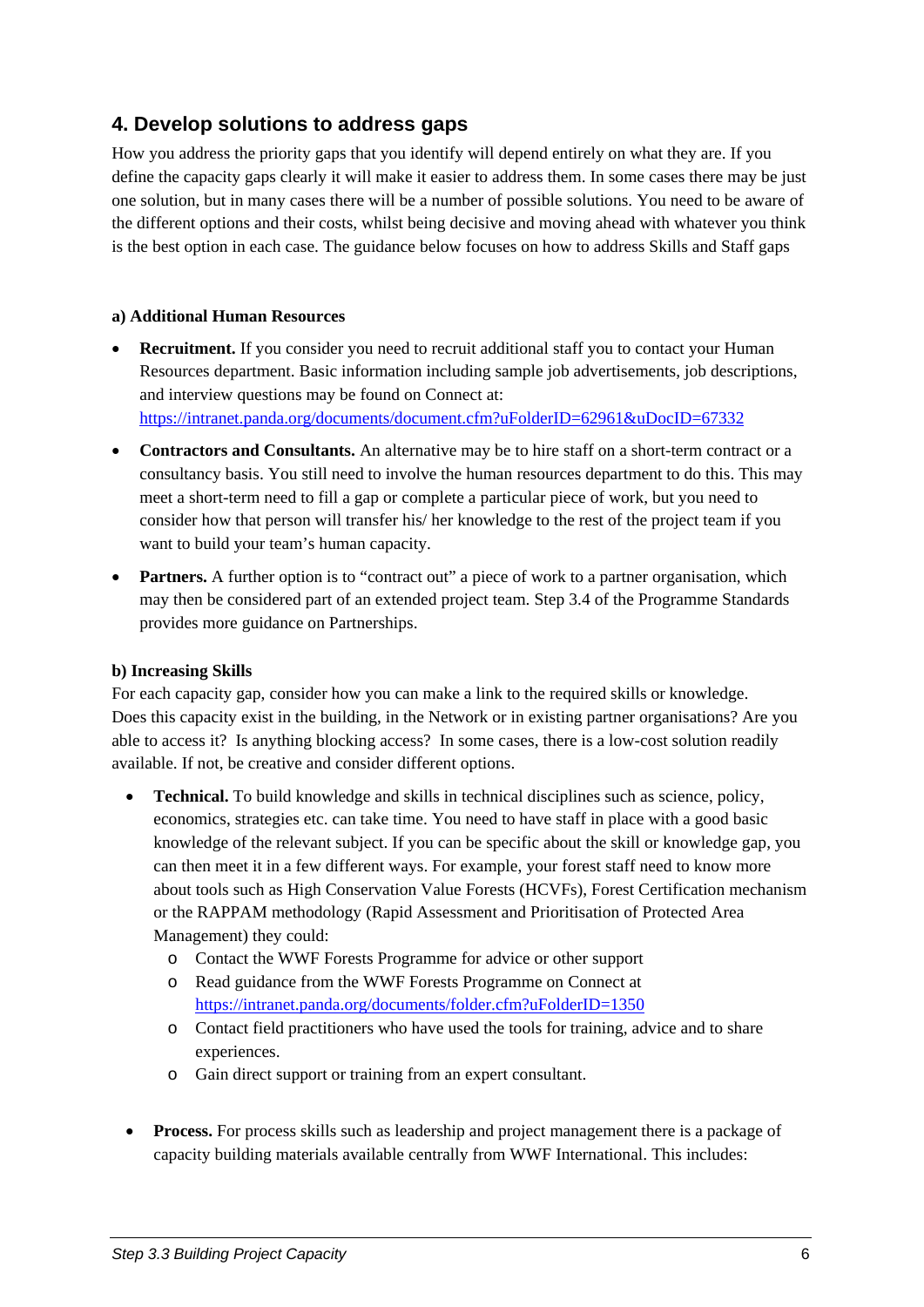- o WWF Standards of Conservation Project and Programme Management, and associated guidance, tools and templates, located on Connect at <https://intranet.panda.org/documents/folder.cfm?uFolderID=59125>
- o Resources and training in leadership and management. This is coordinated by WWF College/ Leaders at WWF International.

<https://intranet.panda.org/documents/document.cfm?uFolderID=1035&uDocID=58779> In addition you can seek training locally, or from partners (including donors).

#### **c) Other Departments (e.g. Finance, Fundraising, Communications, Human Resources)**

If the skills gap relates to another team you should firstly seek support from the relevant team in your office.

If you are not able to address the gap within your office, senior staff in your office should contact WWF-Develop, the Network hub for Organisation Development. The WWF-Develop team will be able to advise you, or support you in escalating your issue

([https://intranet.panda.org/documents/folder.cfm?uFolderID=59440\)](https://intranet.panda.org/documents/folder.cfm?uFolderID=59440).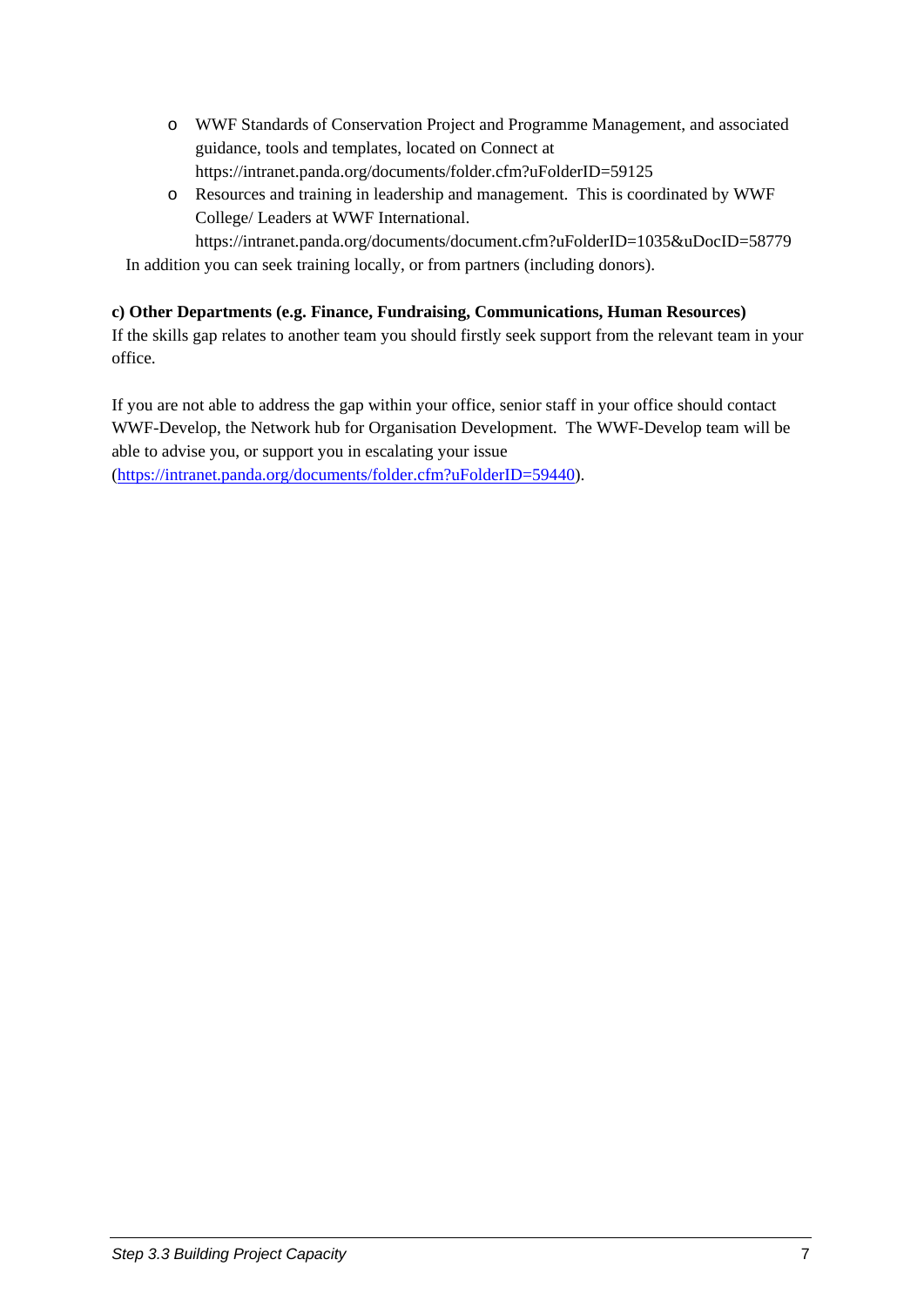### **Template for Capacity Assessment**

| <b>Strategy</b>                                                                                                                                                                                        | <b>Specific Skill</b>                                         | <b>Capacity Required</b><br>$(in$ FTEs $)$                              | <b>Capacity</b><br>Available (in<br>FTEs)                      | Capacity<br>Gap (in<br>FTEs)                 | <b>Timeframe</b>                              | Priority<br>(H/M/L)              | <b>Recommended Solution</b>                                                                                                         | <b>Funding</b>                                   | <b>Comments</b>                                                                                                        |
|--------------------------------------------------------------------------------------------------------------------------------------------------------------------------------------------------------|---------------------------------------------------------------|-------------------------------------------------------------------------|----------------------------------------------------------------|----------------------------------------------|-----------------------------------------------|----------------------------------|-------------------------------------------------------------------------------------------------------------------------------------|--------------------------------------------------|------------------------------------------------------------------------------------------------------------------------|
| Does this skill apply<br>to a specific strategy<br>(a specific part of<br>your programme)?                                                                                                             | List all skills<br>that are<br>relevant for<br>each strategy. | What capacity is<br>required to plan and<br>implement the<br>programme? | What capacity<br>do you currently<br>have or is<br>quaranteed? | What<br>specific<br>capacity do<br>you lack? | For how<br>long will<br>you need<br>each FTE? | How<br>urgent<br>is this<br>gap? | How will you fill these<br>current and future skills<br>gaps over the next 3 years<br>(local, Network, partners or<br>consultants?) | If extra<br>funding is<br>required,<br>how much? | Are there any constraints<br>or issues regarding the<br>recommended solution?<br>Is there overcapacity in<br>any area? |
| 1. Skills - Technical and process skills of individuals and organisations (including programme and operational support staff). This includes local offices, Network offices, partners and contractors. |                                                               |                                                                         |                                                                |                                              |                                               |                                  |                                                                                                                                     |                                                  |                                                                                                                        |
|                                                                                                                                                                                                        |                                                               |                                                                         |                                                                |                                              |                                               |                                  |                                                                                                                                     |                                                  |                                                                                                                        |
|                                                                                                                                                                                                        |                                                               |                                                                         |                                                                |                                              |                                               |                                  |                                                                                                                                     |                                                  |                                                                                                                        |
|                                                                                                                                                                                                        |                                                               |                                                                         |                                                                |                                              |                                               |                                  |                                                                                                                                     |                                                  |                                                                                                                        |
|                                                                                                                                                                                                        |                                                               |                                                                         |                                                                |                                              |                                               |                                  |                                                                                                                                     |                                                  |                                                                                                                        |

| <b>Type of Capacity</b>                                                                                                                                                                 | <b>Capacity Required</b>                                                                                                                                                          | Capacity<br><b>Available</b>                                   | Capacity<br>Gap                              | <b>Priority</b><br>(H/M/L)       | <b>Recommended Solution</b>             | <b>Timeframe</b>                                           | <b>Funding</b>                                   | <b>Comments</b>                                                                                                     |  |
|-----------------------------------------------------------------------------------------------------------------------------------------------------------------------------------------|-----------------------------------------------------------------------------------------------------------------------------------------------------------------------------------|----------------------------------------------------------------|----------------------------------------------|----------------------------------|-----------------------------------------|------------------------------------------------------------|--------------------------------------------------|---------------------------------------------------------------------------------------------------------------------|--|
| Enter new rows for<br>as many capacity<br>gaps or issues that<br>exist.                                                                                                                 | What capacity is<br>required to plan<br>and implement the<br>programme?                                                                                                           | What capacity<br>do you currently<br>have or is<br>quaranteed? | What<br>specific<br>capacity do<br>you lack? | How<br>urgent<br>is this<br>gap? | How do you plan to address this<br>gap? | What is the<br>required<br>timeframe for<br>this solution? | If extra<br>funding is<br>required,<br>how much? | Are there any constraints or<br>issues regarding the<br>recommended solution? Is<br>there overcapacity in any area? |  |
|                                                                                                                                                                                         | 2. Shared Goals, Vision and Strategy - Do team members and partners support them? Are they supported at the highest levels within the organisation (and partners where relevant)? |                                                                |                                              |                                  |                                         |                                                            |                                                  |                                                                                                                     |  |
| 3. Systems - Internal procedures, operations and infrastructure eg HR, IT, Finance, facilities management, fundraising, communications, training, planning, monitoring, decision-making |                                                                                                                                                                                   |                                                                |                                              |                                  |                                         |                                                            |                                                  |                                                                                                                     |  |
| 4. Management – Activity, staff and programme management, lines of reporting and organisational structure                                                                               |                                                                                                                                                                                   |                                                                |                                              |                                  |                                         |                                                            |                                                  |                                                                                                                     |  |
| 5. Partners - Other WWF offices and external organisations, groups or individuals                                                                                                       |                                                                                                                                                                                   |                                                                |                                              |                                  |                                         |                                                            |                                                  |                                                                                                                     |  |
| 6. Governance – Programme governance, internal and external, including Network structure, hierarchy and politics, partner involvement, coordination and management                      |                                                                                                                                                                                   |                                                                |                                              |                                  |                                         |                                                            |                                                  |                                                                                                                     |  |
| 7. Power and Influence – Connected individuals and institutions with access or leveraging ability within the Network or externally                                                      |                                                                                                                                                                                   |                                                                |                                              |                                  |                                         |                                                            |                                                  |                                                                                                                     |  |
|                                                                                                                                                                                         |                                                                                                                                                                                   |                                                                |                                              |                                  |                                         |                                                            |                                                  |                                                                                                                     |  |
|                                                                                                                                                                                         |                                                                                                                                                                                   |                                                                |                                              |                                  |                                         |                                                            |                                                  |                                                                                                                     |  |
|                                                                                                                                                                                         |                                                                                                                                                                                   |                                                                |                                              |                                  |                                         |                                                            |                                                  |                                                                                                                     |  |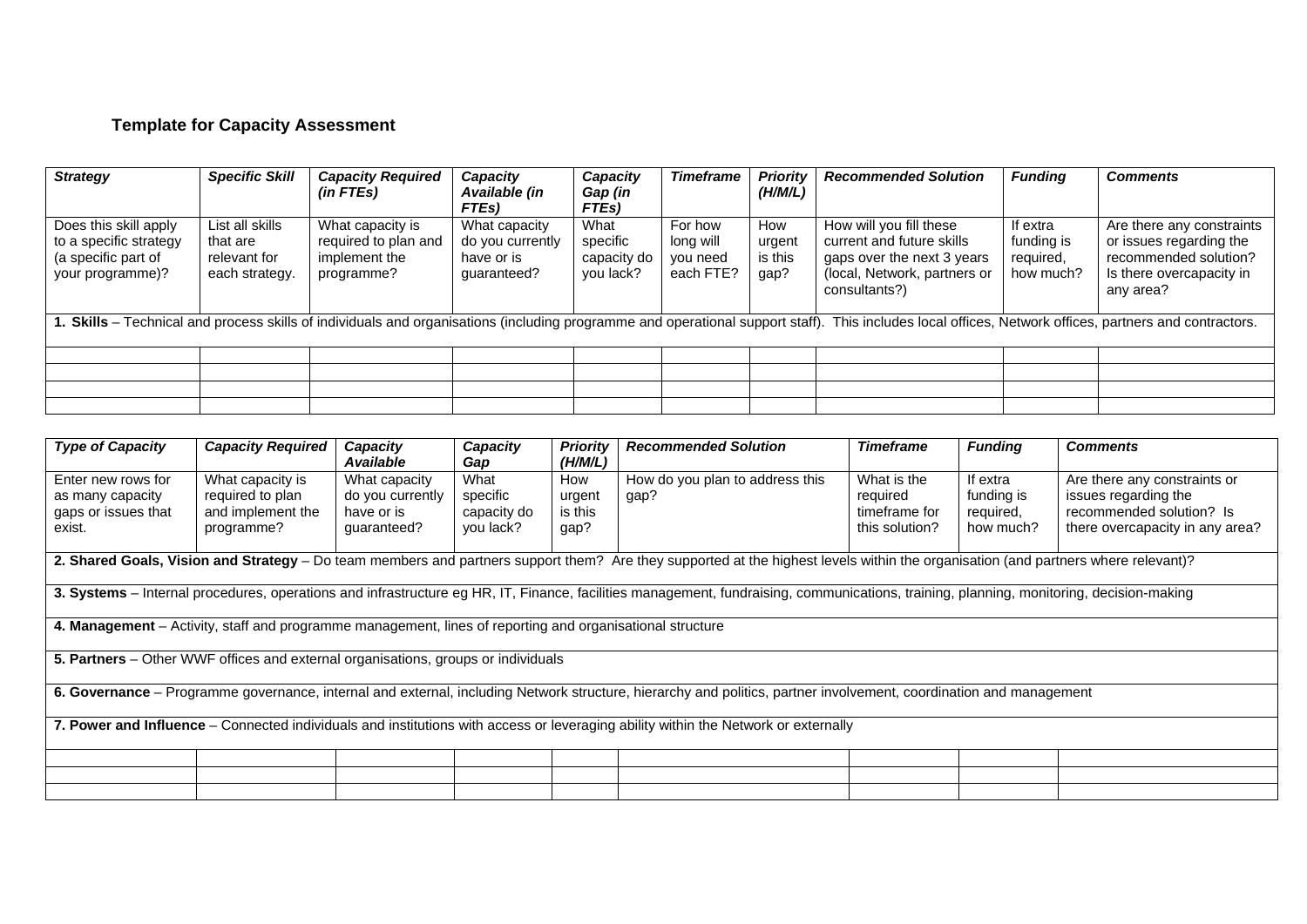### <span id="page-8-0"></span>**5. Adapt your plan and negotiate any issues**

Activities, funding and timeframes to address the gaps need to be built into your project plan wherever possible. If this is likely to cause concerns (due to the resources involved or the effect on project delivery) you will need to communicate your intentions to key stakeholders and negotiate any issues. For example you may need to persuade others of the need to spend part of your annual budget on building internal capacity in order to strengthen your delivery in future years.

If you are not able to build the relevant timeframes, activities and funding into your project plan or adapt the plan accordingly, then you need to find a way of addressing them outside of the project. This may require you to escalate the capacity gaps as risks to delivery or sustainability; you may need the support of senior management or others to address them. You should then continue to report the dependency of your project on this piece of work which is out of your direct scope, but which will stop you achieving your goals and objectives.

### **6. Implement and monitor capacity building actions**

Once you have any necessary agreement to implement your capacity building actions you can implement them. You need to monitor the effectiveness of your actions, most importantly by assessing whether they are showing through in project performance. You should review your capacity needs periodically (see also Steps 4.2 and 4.3, Analyse Results and Operational Functions).

### **7. Embed capacity building at organisational and individual levels**

As mentioned above, to build capacity effectively and for longer term sustainability, it is important to think about capacity at organisational and individual levels, as well as at the level of the project team. Your project capacity assessment will have touched on the organisational and individual levels but it may be necessary to go deeper. Annex A provides guidance on how to assess Organisational Capacity. This can be quite a resource-intensive (but very valuable) process or it can be done more rapidly.

In addition, the WWF Network Standards will help you to benchmark the performance and processes of your office against good practice. These are now well developed for Programmes, Operations, GAA and Human Resources, and are under development for Fundraising, Communications and Audit functions. The Network Standards are on Connect at:

[https://intranet.panda.org/documents/folder.cfm?uFolderID=59121.](https://intranet.panda.org/documents/folder.cfm?uFolderID=59121)

The Human Resources Standards include a checklist of questions to assess current performance of the HR function. These are at:

<https://intranet.panda.org/documents/document.cfm?uFolderID=54540&uDocID=50730>

At the individual level, for team members to successfully deliver their contribution to the Strategic Plan/ workplan you need to link the workplan through to individual performance. You need to ensure that:

- Each person understands what is expected of them,
- Each person is able and motivated to fulfil their roles, and
- You have a means to assess whether they are doing so.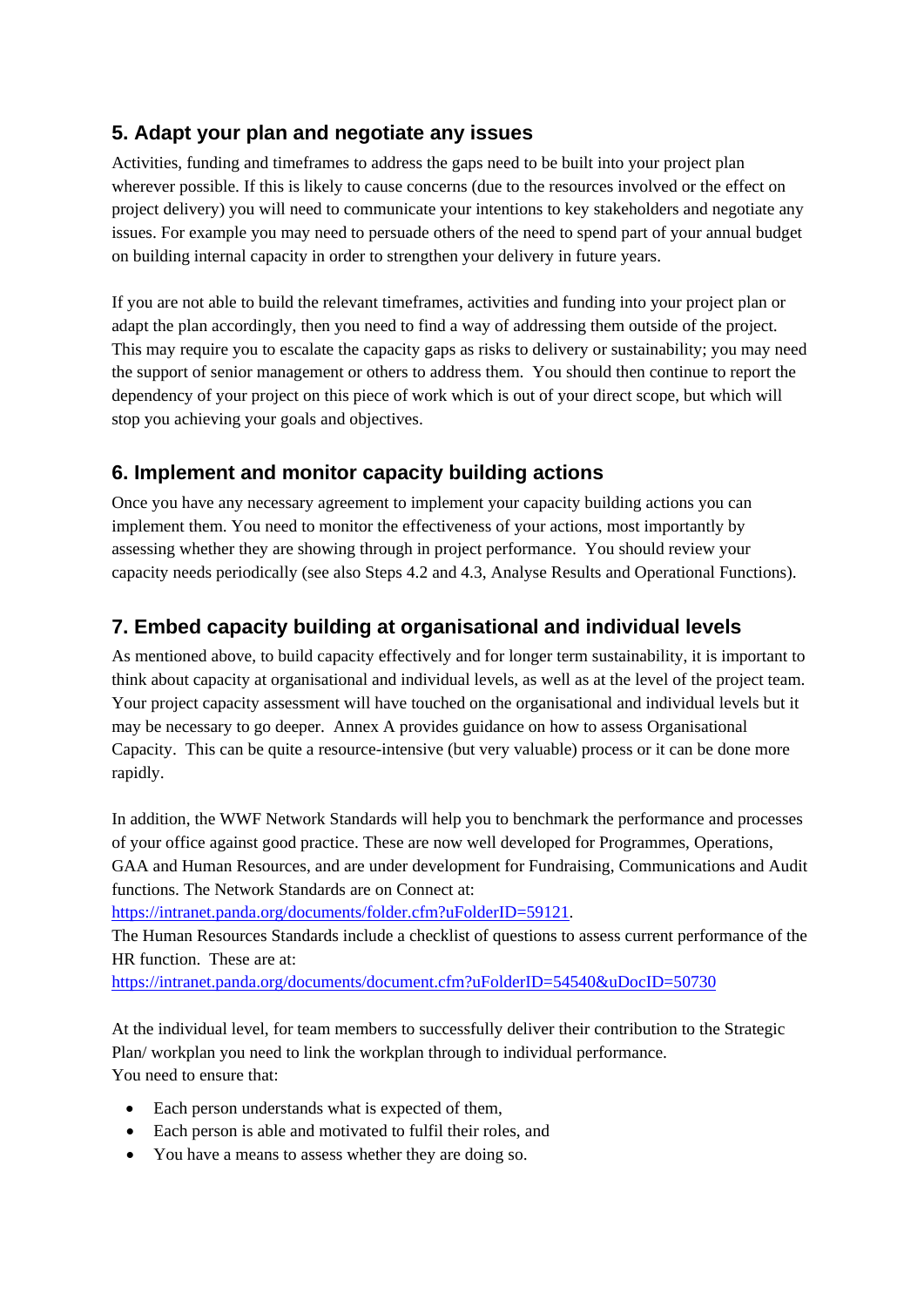When this is not done well it hampers the effectiveness of your team and any training you do and can also affect staff retention, which in turn causes a drain on capacity. The following table list some of the basic actions required to make this link from the Strategic Plan through to individual performance. (The HR checklist mentioned above provides a more comprehensive way of looking at this issue).

| <b>Issue/ Question to Ask</b>       | <b>Basic Actions in Response</b>                           |  |  |  |  |  |
|-------------------------------------|------------------------------------------------------------|--|--|--|--|--|
| Does each person understand         | Participatory planning                                     |  |  |  |  |  |
| what is expected?                   | • Strategic Plan shared with team                          |  |  |  |  |  |
| (addressed in Step 3.1)             | • Wider team involved in developing workplans              |  |  |  |  |  |
|                                     | Clear structures                                           |  |  |  |  |  |
|                                     | • Job descriptions                                         |  |  |  |  |  |
|                                     | • Activities assigned                                      |  |  |  |  |  |
|                                     | • Personal objectives                                      |  |  |  |  |  |
|                                     | • Reporting lines                                          |  |  |  |  |  |
| Is each person able to fulfil their | Staff recruitment                                          |  |  |  |  |  |
| role (ability)?                     | • Robust recruitment process                               |  |  |  |  |  |
| (addressed in Steps 2.3 & 3.3)      | • Appropriate number of staff and workload                 |  |  |  |  |  |
|                                     | Skills and knowledge for the role                          |  |  |  |  |  |
|                                     | • Technical skills (e.g. science, policy, economics)       |  |  |  |  |  |
|                                     | • Process skills (project management, team building etc.)  |  |  |  |  |  |
|                                     | Access to the required:                                    |  |  |  |  |  |
|                                     | • Resources (finance, support staff)                       |  |  |  |  |  |
|                                     | Equipment                                                  |  |  |  |  |  |
|                                     | Training                                                   |  |  |  |  |  |
| Does each person want to fulfil     | <b>Shared Values</b>                                       |  |  |  |  |  |
| their role (motivation)?            | • Buy-in to project goals, objectives and activities       |  |  |  |  |  |
| (addressed in Steps 2.3 & 5.4)      | • Visible commitment to a learning and performance culture |  |  |  |  |  |
|                                     | Reward and recognition                                     |  |  |  |  |  |
|                                     | • Adequate salary                                          |  |  |  |  |  |
|                                     | • Reasonable expectation of job security                   |  |  |  |  |  |
| Is each person doing it?            | Performance management                                     |  |  |  |  |  |
| (fulfilling their role)             | • Reports submitted                                        |  |  |  |  |  |
| (addressed in Step 4.2)             | Reports are reviewed and feedback is given                 |  |  |  |  |  |
|                                     | • Individual appraisal                                     |  |  |  |  |  |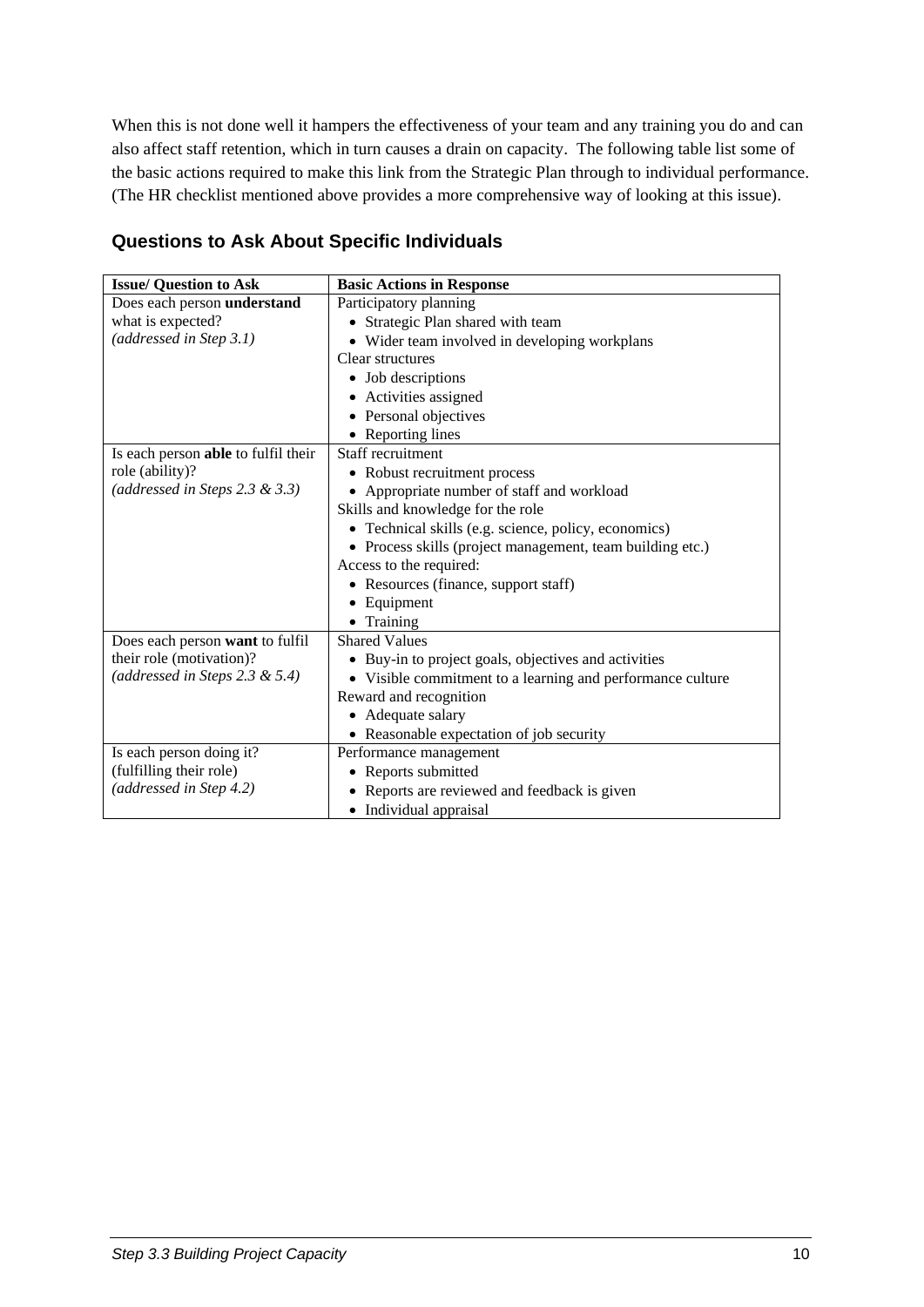### <span id="page-10-0"></span>**Annex 1. Conducting an Organizational Assessment**

In addition to building project capacity, it is also important to build organizational capacity. WWF recommends performing an Organisational Assessment (OA) every 3-5 years, or when the organization:

- Is about to develop a new strategic plan or change direction,
- Needs to grow significantly,
- Seems generally overstretched in several areas,
- Is in a situation where overall performance could be much higher if staff could take some time to come together to reflect on how they are doing and put in place an organisation development plan to do things differently going forward.

The WWF Network supports three different kinds of Organizational Assessments:

- A. WWF Full Organisation Assessment
- B. WWF Organizational Quick Scan
- C. WWF Organizational Assessment Light

### **A. WWF Full Organization Assessment**

The WWF OA tool has been adapted specifically for the needs of our organisation and projects, but is also appropriate for other organisations, particularly if they are partnering with us to deliver a project. It is used as an example of good practice in external Organisation Development networks (e.g. INTRAC) and there are examples of other organisations using and adapting it for their own offices. It is available on Connect at<https://intranet.panda.org/documents/folder.cfm?uFolderID=7130>and also available externally through the NGO Manager website at [http://www.ngomanager.org/wwf.htm.](http://www.ngomanager.org/wwf.htm)

The full OA process enables an office to assess its capacity to meet its strategic conservation objectives, manage its relationships and image, and organise and manage its staff and resources. Through a voluntary, participative and office-led process the organisation identifies its overall strengths and weaknesses and prioritises its development needs in the form of an Organisation Development Plan. Some of the main benefits of conducting a full OA are:

- Overview of strengths and weaknesses and prioritised capacity building needs,
- Better understanding by staff of how their roles contribute to the office and Network,
- Improved team working and motivation.
- Planned organisation development (by the action plan) rather than ad hoc interventions,
- Strengthened internal capacities in priority areas addressed through the action plan (e.g., programme management, fundraising, communications, finance, HR)

The OA tool groups organisational capacities into three broad headings:

- 1. Conservation Programme
- 2. Internal Organisation
- 3. External Relations

The following table contains a full breakdown of the components of an Organisational Assessment.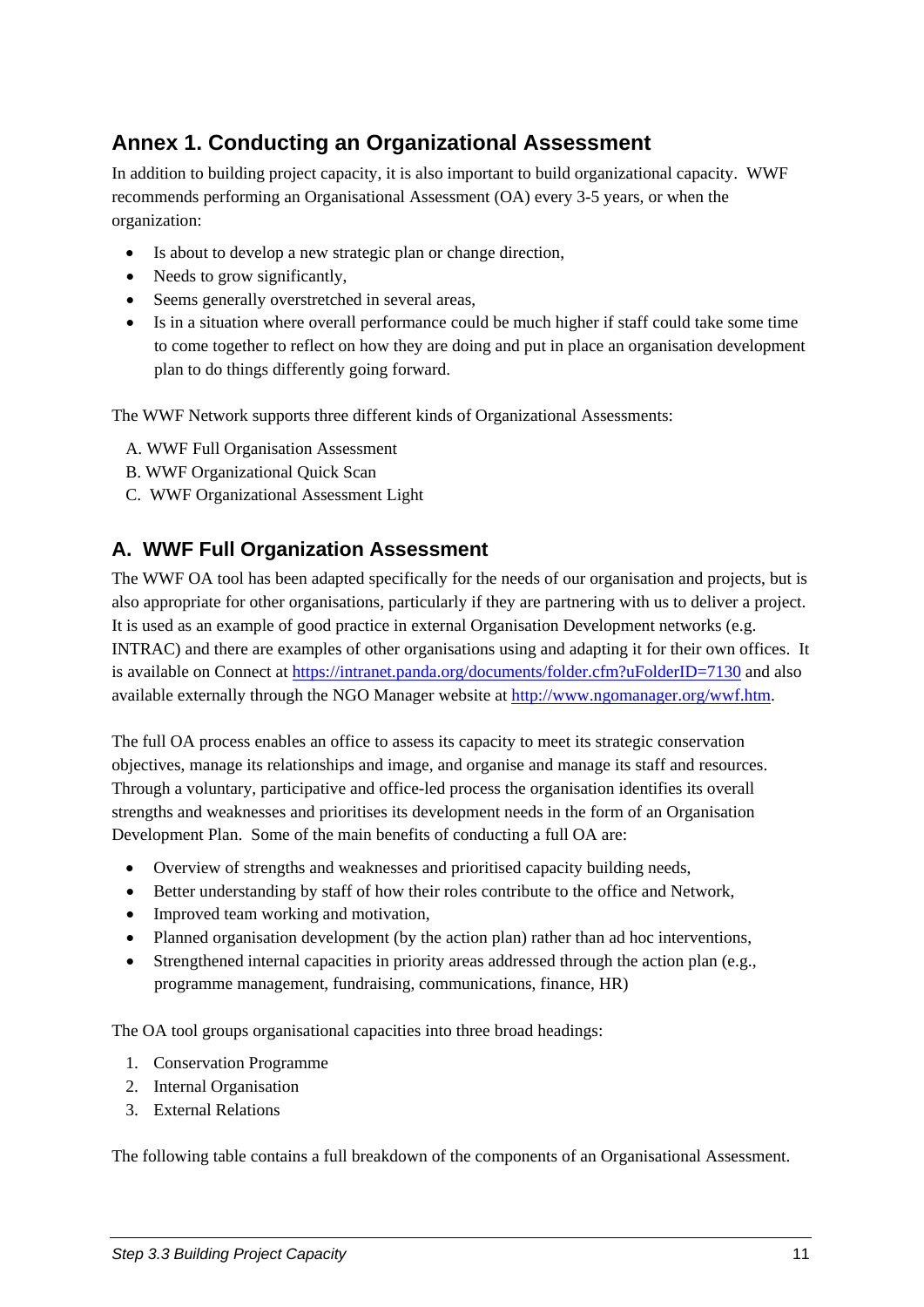#### **Components of a Full Organisational Assessment**

#### **1. Conservation Programme 2. Internal Organization**

#### **Programme / Project Planning**

- P1 Conservation plan development & use
- P2 Project plan development & utilisation

P3 Strategic thinking and planning

- P4 Magnification
- P5 Alignment with global priorities

P6 Use of knowledge of biodiversity

- P7 Analysis of the external environment
- P8 Stakeholder analysis
- P9 Community participation
- P10 Incorporation of socio-economic concerns

#### **Learning and Adaptive Management**

P12 Monitoring and evaluation - programme & projects

P13 Learning on conservation approaches P14 Ability to adapt to internal / external developments

P15 Innovation at programme and project level

#### **Policy Work**

P16 Policy work

#### **Communications for Conservation**

P17 Communications to achieve conservation objectives

#### **Capacity Building**

P18 Capacity building for sustainability

#### **Overall Effectiveness**

P19 Project and programme effectiveness

#### **3. External Relations**

#### **Developing and Managing Relationships**

ER1 Identifying appropriate relationships ER2 Developing and managing relationships

#### **Specific Relationships**

ER3 Partnerships

ER4 Relationships with donors

ER5 Relationships with NGOs (non-funding)

ER6 Funding relationships with NGOs and other civil society organizations

ER7 Relations with business and industry

ER8 Government relations

ER9 Recruitment and maintenance of

membership / supporters

ER10 Relationship with the media

ER11 Engagement with the WWF Network

ER12 Research and academic institutions

#### **Vision, Purpose, Values**

IO1 Organizational vision and purpose IO2 Shared values and beliefs IO3 Learning culture

#### **Organizational Strategy**

IO4 Strategic plan IO5 Departmental & organizational performance M&E

#### **Funding and Fundraising Strategy**

IO6 Raising funds IO7 Financial resource base

#### **Communications**

IO8 External communications IO9 Campaigning IO10 WWF brand/identity IO11 Reporting

#### **Structure and coordination**

IO12 Organizational structure IO13 Internal coordination IO14 Staffing levels

#### **Governance and Accountability**

IO15 Board size and composition IO16 Roles and accountability of board and mngmt IO17 Governance of PO/Project office

#### **Leadership, Management & Decision Making**

IO18 Leadership IO19 Senior management IO20 Change management IO21 Conflict management IO22 Decision making IO23 Internal communication

#### **Human Resource Management**

IO24 Human resources policy IO25 Staff contracts IO26 Staff development IO27 Staff capabilities

#### **Admin. Systems & Support**

IO28 Service support to the organization IO29 Servicing of projects IO30 Contracting IO31 Information management

#### **Financial Management**

IO32 Financial control IO33 Budgeting - projects and organizational IO34 Accounting systems IO35 Cost recovery IO36 Internal financial reporting IO37 Understanding of finance amongst staff

#### **Physical Resources**

IO38 Information technology IO39 Physical infrastructure

#### **Legal Status**

IO40 Legal registration with appropriate governing body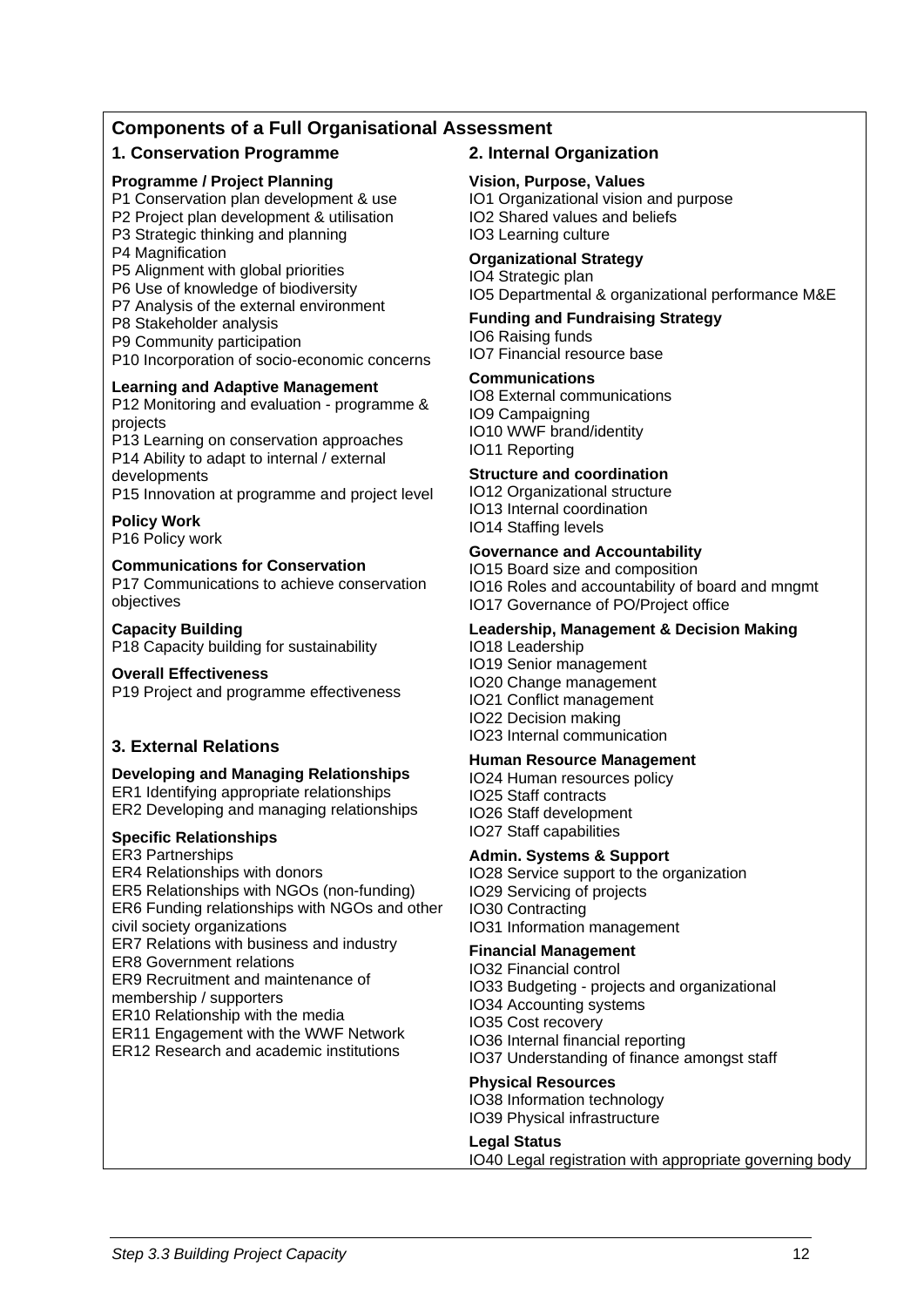### <span id="page-12-0"></span>**B. Organisational Quick Scan**

An alternative approach to the full OA is to carry out an Organisational Quick Scan. This should be used for offices or partner organisations that want to focus on identifying key organisational issues in a much shorter timeframe and with a smaller, more focussed core group. The Organisational Quick Scan process helps an office or organisation to identify key issues, agree on improvement priorities, define adequate solutions, and prepare a realistic Organisation Development Plan. Note that an Organisational Quick Scan does not deliver the additional benefits of full staff participation, and increased staff morale and motivation. Like the full OA, the output of this process is an Organisation Development Plan to address key capacity gaps, issues and areas for growth and performance improvement. It can be used as an input into strategic planning at the organisational level.

The Organisational Quick Scan is a facilitated process, broken into the following six phases:

- 1. Set up
- 2. Issue identification
- 3. Analysis and solution development
- 4. Syndication and prioritisation
- 5. Organisation Development Plan development
- 6. Implementation

The assessment assesses organisational capacities along three dimensions:

- Organisational
- Functional (in WWF these correspond to the WWF-Develop Key Capacities)
- Geographical

For each office or team, each of five functional areas is reviewed along eight organisational dimensions using the model below:

|                                       |             | Direction | Leadership | Accountability | Evaluation | <b>Skills</b> | Motivation | Culture | External<br>orientation |
|---------------------------------------|-------------|-----------|------------|----------------|------------|---------------|------------|---------|-------------------------|
|                                       | Programme   |           |            |                |            |               |            |         |                         |
|                                       | Finance     |           |            |                |            |               |            |         |                         |
| Functional dimension (key capacities) | Fundraising |           |            |                |            |               |            |         |                         |
|                                       | Comms       |           |            |                |            |               |            |         |                         |
|                                       | <b>HR</b>   |           |            |                |            |               |            |         |                         |

#### **Organisational dimension**

The process for conducting an Organisational Quick Scan is on WWF Connect.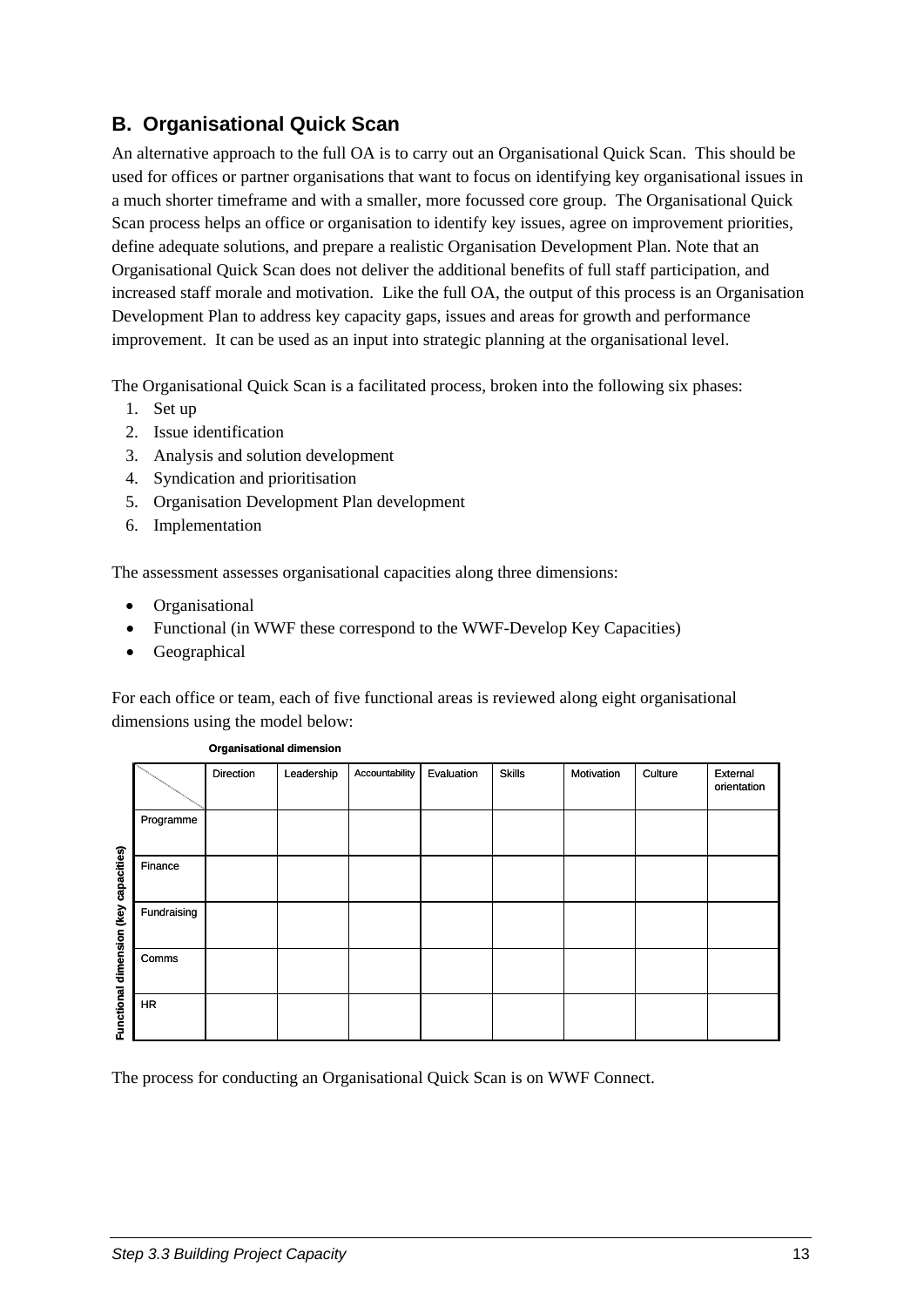### <span id="page-13-0"></span>**C. WWF Light Organisational Assessment**

The WWF OA-Light tool helps identify priorities as input to an Organisation Development Plan for the office. For WWF offices, Network priorities (as outlined in the Network Business Plan), should also be incorporated into the office Organisation Development Plan as appropriate. Other inputs can include situation analysis, external stakeholder reviews and internal staff reviews. Details of how to conduct each of these are included in the [full Organisational Assessment Guidelines.](https://intranet.panda.org/documents/folder.cfm?uFolderID=7130) The OA-Light process uses the OA *tool* as its basis, but a different *process*. The process is simpler, quicker and less expensive, but involves less participation and, in itself, will not build capacity, motivate staff or foster buy-in to strategic direction.

The process is as follows:

- 1. Review the full Organisational Assessment Guidelines to understand the principles behind it, the structure of the tool and considerations regarding each step of the full process e.g. data gathering, facilitator selection. When you conduct your Organisation Development Quick Scan, you should bear these in mind. This will help you to manage expectations about what your shortened process might achieve.
- 2. Familiarise yourself with the Quick Scan Capacity List and detailed OA Tool and decide how you want to use these with your review team to discuss the performance of your office and your development priorities.
- 3. Decide who you want to be involved in the review and how long you want it to take. This could range from a series of internal workshops and interviews (as outlined in the OA Guidelines) to a half day senior management team workshop. You need to find an appropriate balance of staff participation and senior management decision-making for your office. Ideally, if you have time, you should combine these two approaches as follows:
	- a. Agree on process with senior management team
	- b. Senior management team each collect data within their departments
	- c. Senior management team meet to discuss findings, agree priorities and develop plan
	- d. Select a facilitator (ideally external, but can be from your office if they assume the role of facilitator and do not contribute to the content). Considerations for choosing a facilitator are detailed in the OA Guidelines.
	- e. Collate any input data you have e.g. internal workshops/interviews, external stakeholder reviews, situation analysis. You should use the Network Business Plan drafted by the Charter Group as input to your Organisation Development planning process. This outlines capacity building priorities for the Network as a whole.
- 4. Conduct a half day workshop with the senior management team and your facilitator, using the Quick Scan Capacity List and OA tool as the basis to discuss your organisational capacities. You may find it useful to have a general discussion around each of the three main headings and how your office performs, lessons from your experience and what you could do differently, before you explore the detail of each capacity within the headings. The objectives of this workshop are:
	- Agree how your office is performing in terms of the capacities outlined